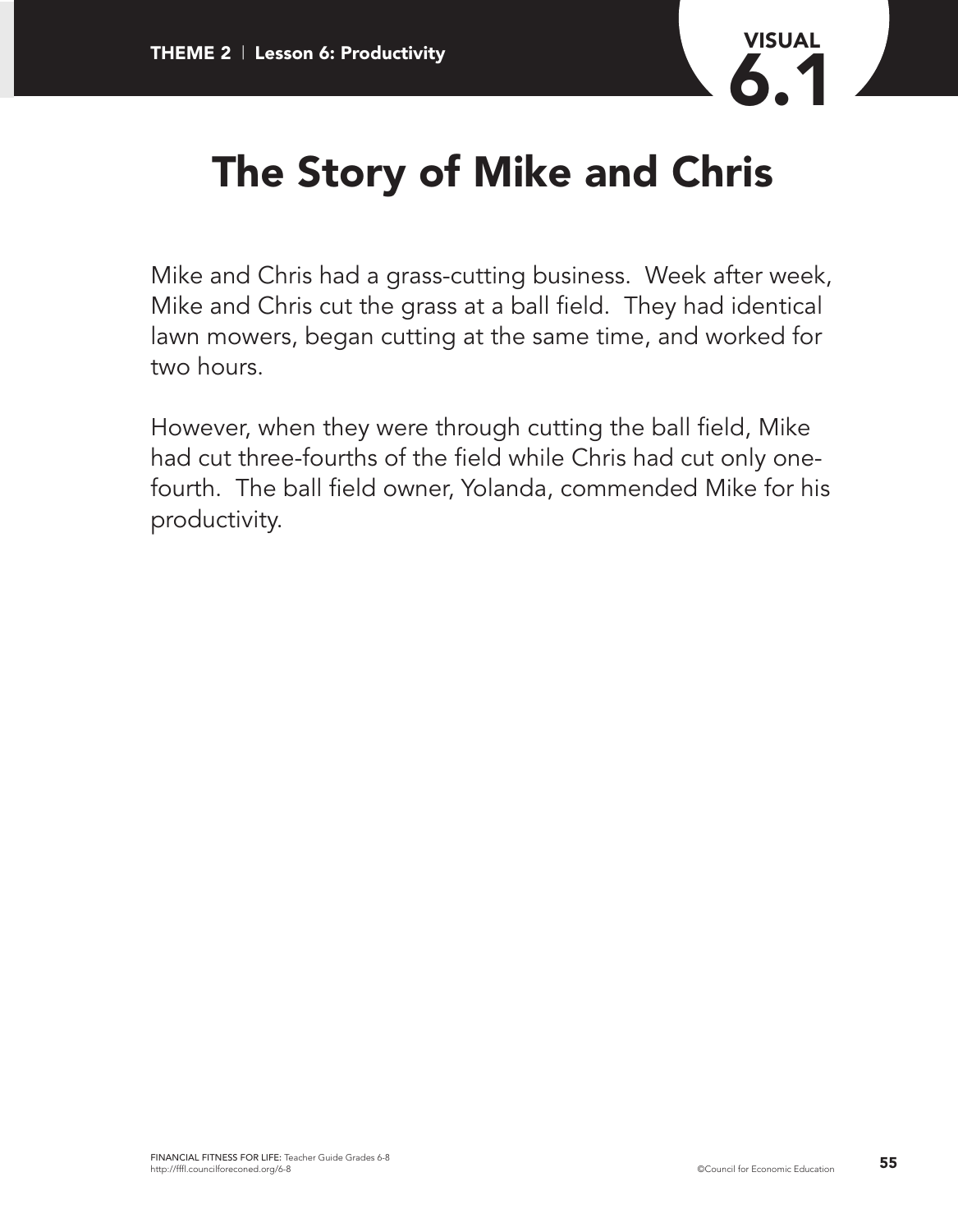

## **Capital Resources and Human Capital**

- Capital resources are goods produced for the purpose of producing other goods and services. For instance, hammers are produced to aid in construction. Using a hammer to pound something is much more effective than using a rock. A hammer increases the productivity of construction workers.
- Human capital is the combination of knowledge, skills, health, talents, and attitudes that a worker obtains over time. Knowing how to use new equipment and efficient procedures increases productivity. The development of your human capital enhances your value as a worker.